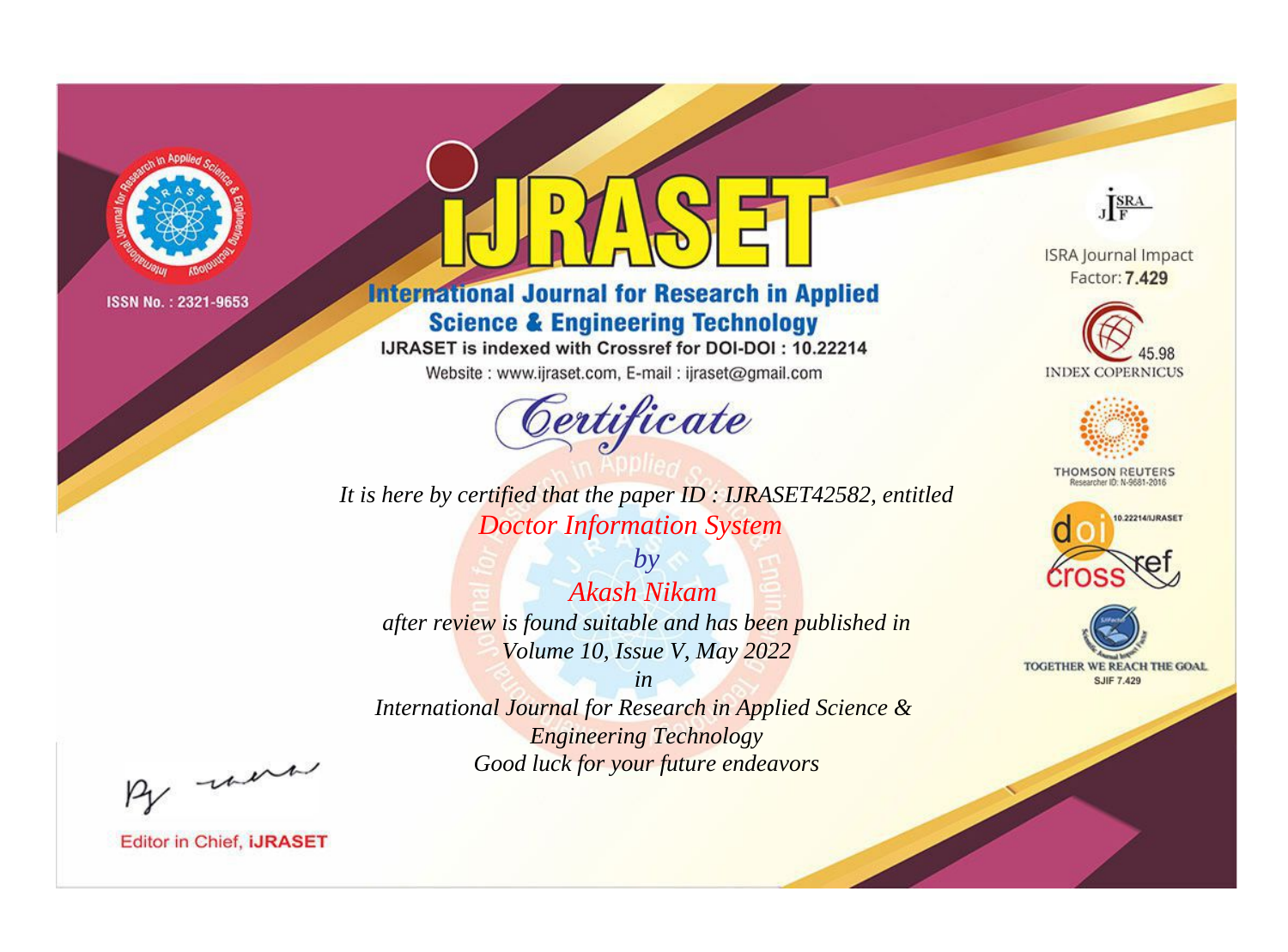

# **International Journal for Research in Applied Science & Engineering Technology**

IJRASET is indexed with Crossref for DOI-DOI: 10.22214

Website: www.ijraset.com, E-mail: ijraset@gmail.com



*It is here by certified that the paper ID : IJRASET42582, entitled Doctor Information System*

*by Aniket Jadhav after review is found suitable and has been published in Volume 10, Issue V, May 2022*

*in International Journal for Research in Applied Science & Engineering Technology Good luck for your future endeavors*



**ISRA Journal Impact** Factor: 7.429





**THOMSON REUTERS** 





By morn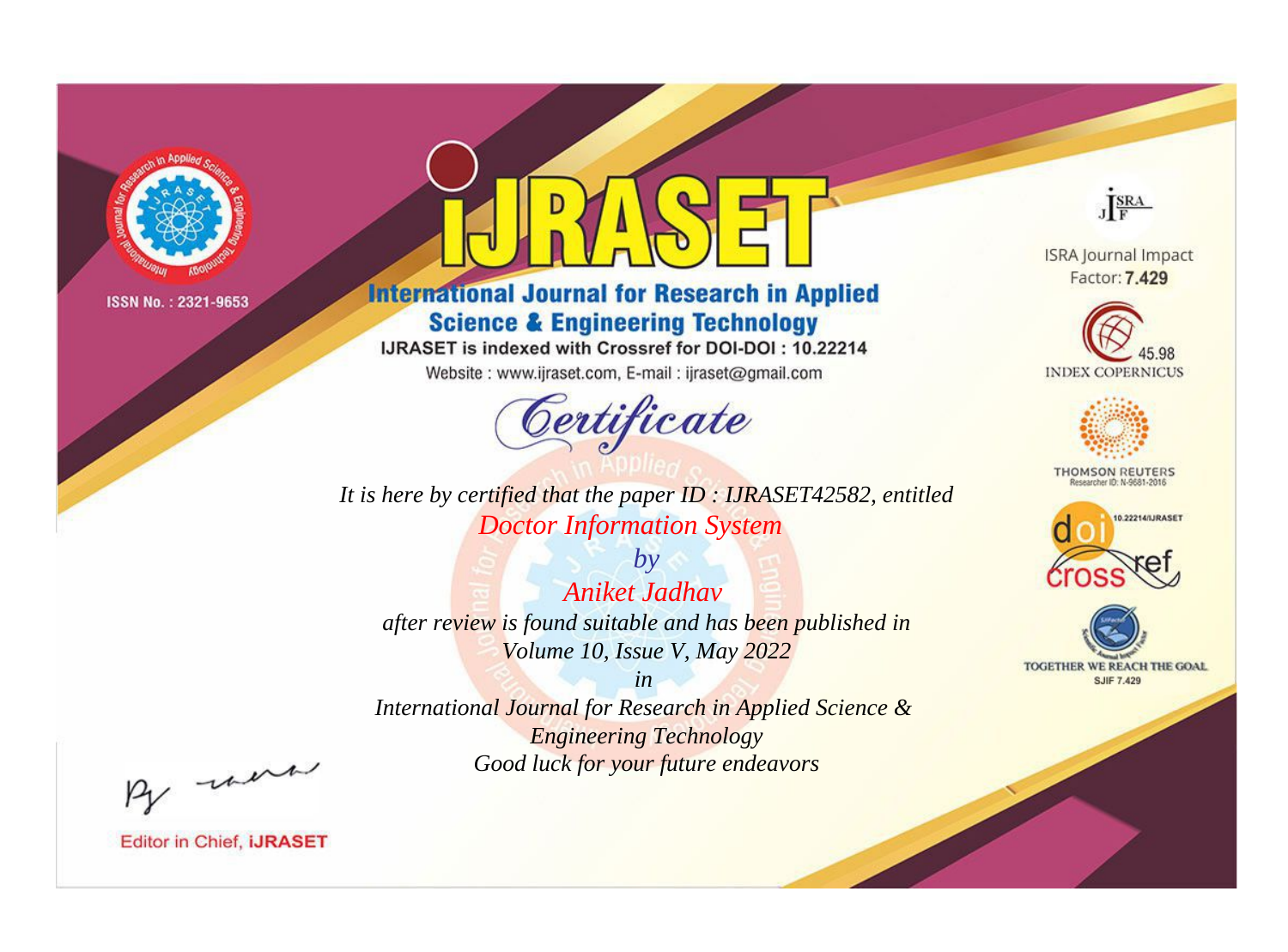

# **International Journal for Research in Applied Science & Engineering Technology**

IJRASET is indexed with Crossref for DOI-DOI: 10.22214

Website: www.ijraset.com, E-mail: ijraset@gmail.com



**ISRA Journal Impact** Factor: 7.429

JERA





**THOMSON REUTERS** 



TOGETHER WE REACH THE GOAL **SJIF 7.429** 

*It is here by certified that the paper ID : IJRASET42582, entitled Doctor Information System*

*by Prem Sonawane after review is found suitable and has been published in Volume 10, Issue V, May 2022*

*in* 

*International Journal for Research in Applied Science & Engineering Technology Good luck for your future endeavors*

By morn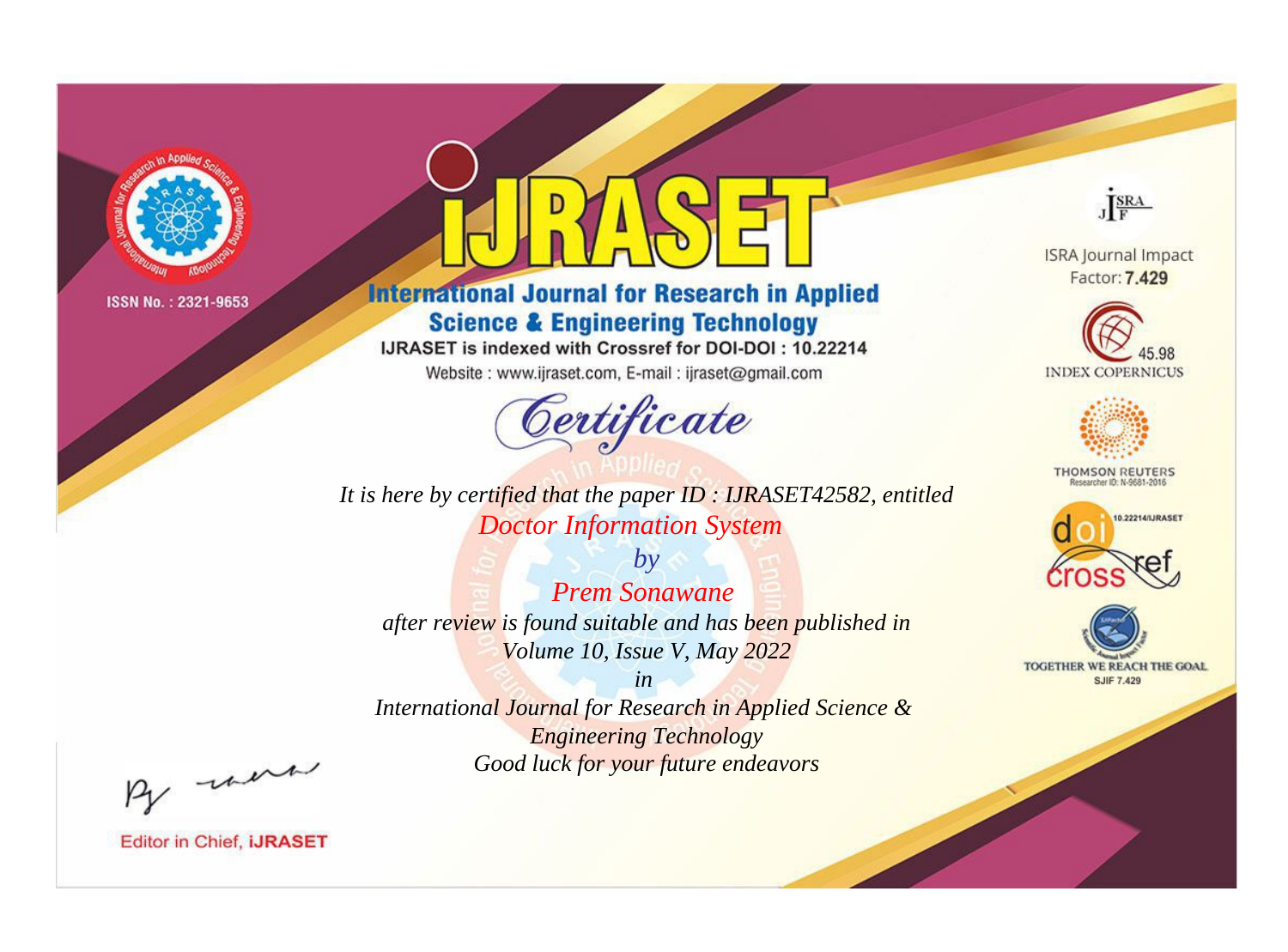

# **International Journal for Research in Applied Science & Engineering Technology**

IJRASET is indexed with Crossref for DOI-DOI: 10.22214

Website: www.ijraset.com, E-mail: ijraset@gmail.com



*It is here by certified that the paper ID : IJRASET42582, entitled Doctor Information System*

*by Atish Kharate after review is found suitable and has been published in Volume 10, Issue V, May 2022*

*in International Journal for Research in Applied Science & Engineering Technology Good luck for your future endeavors*



**ISRA Journal Impact** Factor: 7.429





**THOMSON REUTERS** 





By morn